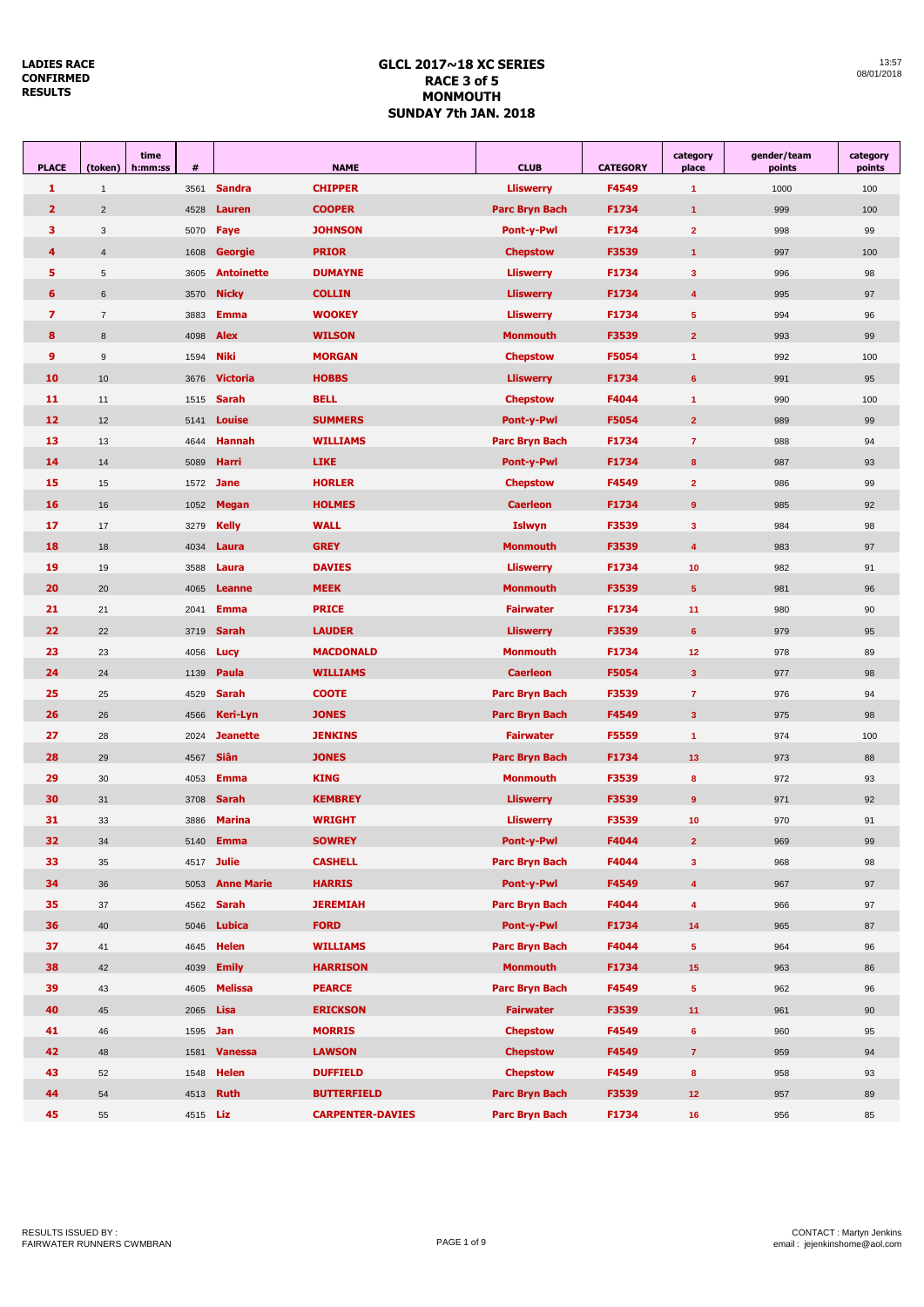| <b>PLACE</b> | (token) | time<br>h:mm:ss | $\pmb{\#}$ | <b>NAME</b>      |                    | <b>CLUB</b>           | <b>CATEGORY</b> | category<br>place | gender/team<br>points | category<br>points |
|--------------|---------|-----------------|------------|------------------|--------------------|-----------------------|-----------------|-------------------|-----------------------|--------------------|
| 46           | 56      |                 | 2064       | <b>Rebecca</b>   | <b>POOLE</b>       | <b>Fairwater</b>      | F1734           | 17                | 955                   | 84                 |
| 47           | 57      |                 | 1644       | <b>Stef</b>      | <b>CHARNAUD</b>    | <b>Chepstow</b>       | F4044           | 6                 | 954                   | 95                 |
| 48           | 58      |                 | 3633       | <b>Sarah</b>     | <b>FRANCIS</b>     | <b>Lliswerry</b>      | F4044           | $\overline{7}$    | 953                   | 94                 |
| 49           | 59      |                 | 5139       | <b>Nicola</b>    | <b>SMITH</b>       | <b>Pont-y-Pwl</b>     | F5054           | $\overline{4}$    | 952                   | 97                 |
| 50           | 60      |                 | 1107       | Liz              | <b>RICHARDS</b>    | <b>Caerleon</b>       | F5054           | $5\phantom{1}$    | 951                   | 96                 |
| 51           | 61      |                 | 4097       | <b>Sophie</b>    | <b>WILLIAMS</b>    | <b>Monmouth</b>       | F1734           | 18                | 950                   | 83                 |
| 52           | 63      |                 | 1081       | <b>Charlotte</b> | <b>MORAN</b>       | <b>Caerleon</b>       | F4044           | 8                 | 949                   | 93                 |
| 53           | 64      |                 | 4079       | <b>Vicky</b>     | <b>ROBERTS</b>     | <b>Monmouth</b>       | F1734           | 19                | 948                   | 82                 |
| 54           | 66      |                 | 4031       | <b>Rebecca</b>   | <b>FOSTER</b>      | <b>Monmouth</b>       | F4044           | 9                 | 947                   | 92                 |
| 55           | 68      |                 | 4045       | Linsey           | <b>HOLT</b>        | <b>Monmouth</b>       | F4044           | 10                | 946                   | 91                 |
| 56           | 71      |                 | 3813       | Gayle            | <b>SHEPPARD</b>    | <b>Lliswerry</b>      | F4549           | 9                 | 945                   | 92                 |
| 57           | 72      |                 | 2511       | <b>Kerry</b>     | <b>BUDDEN</b>      | Griffithstown         | F3539           | 13                | 944                   | 88                 |
| 58           | 75      |                 | 1539       | <b>Louise</b>    | <b>CROCKETT</b>    | <b>Chepstow</b>       | F5054           | $6\phantom{1}$    | 943                   | 95                 |
| 59           | 78      |                 | 4560       | <b>Michelle</b>  | <b>JAYNE</b>       | <b>Parc Bryn Bach</b> | F4044           | 11                | 942                   | 90                 |
| 60           | 79      |                 | 4565       | <b>Delphine</b>  | <b>JONES</b>       | <b>Parc Bryn Bach</b> | F3539           | 14                | 941                   | 87                 |
| 61           | 81      |                 | 4558       | <b>Hayley</b>    | <b>JACKSON</b>     | <b>Parc Bryn Bach</b> | F4044           | 12                | 940                   | 89                 |
| 62           | 83      |                 | 1531       | <b>Kim</b>       | <b>CARWARDINE</b>  | <b>Chepstow</b>       | F3539           | 15                | 939                   | 86                 |
| 63           | 84      |                 | 4564       | <b>Beth</b>      | <b>JONES</b>       | <b>Parc Bryn Bach</b> | F1734           | 20                | 938                   | 81                 |
| 64           | 86      |                 | 1563       | <b>Sian</b>      | <b>GRIFFITH</b>    | <b>Chepstow</b>       | F4044           | 13                | 937                   | 88                 |
| 65           | 88      |                 | 1093       | <b>Karen</b>     | <b>PAYNE</b>       | <b>Caerleon</b>       | F4549           | 10                | 936                   | 91                 |
| 66           | 91      |                 | 2577       | <b>Elizabeth</b> | <b>STOKES</b>      | Griffithstown         | F4549           | 11                | 935                   | 90                 |
| 67           | 93      |                 | 4657       | <b>Sharon</b>    | <b>WOODS</b>       | Parc Bryn Bach        | F5559           | $\overline{2}$    | 934                   | 99                 |
| 68           | 96      |                 | 3818       | <b>Nicola</b>    | <b>SINCLAIR</b>    | <b>Lliswerry</b>      | F4044           | 14                | 933                   | 87                 |
| 69           | 98      |                 | 4576       | Louise           | <b>KIRBY</b>       | Parc Bryn Bach        | F5054           | $\overline{7}$    | 932                   | 94                 |
| 70           | 99      |                 | 3710       | <b>Rachel</b>    | <b>KENNEDY</b>     | <b>Lliswerry</b>      | F4549           | 12 <sub>2</sub>   | 931                   | 89                 |
| 71           | 101     |                 | 2032       | <b>Jane</b>      | <b>LEWIS</b>       | <b>Fairwater</b>      | F4549           | 13                | 930                   | 88                 |
| 72           | 110     |                 | 3539       | Sonja            | <b>BREESE</b>      | <b>Lliswerry</b>      | F4549           | 14                | 929                   | 87                 |
| 73           | 119     |                 | 4555       | Laura            | <b>HIRE</b>        | <b>Parc Bryn Bach</b> | F1734           | 21                | 928                   | 80                 |
| 74           | 121     |                 | 2046       | <b>Julie</b>     | <b>ROCHE</b>       | <b>Fairwater</b>      | F4549           | 15 <sub>15</sub>  | 927                   | 86                 |
| 75           | 141     |                 | 1016       | <b>Michelle</b>  | <b>CLABON</b>      | <b>Caerleon</b>       | F5054           | 8                 | 926                   | 93                 |
| 76           | 142     |                 |            | 5112 <b>Lucy</b> | <b>PHILLIPS</b>    | <b>Pont-y-Pwl</b>     | F1734           | 22                | 925                   | 79                 |
| 77           | 143     |                 | 1513       | Jane             | <b>BAYLISS</b>     | <b>Chepstow</b>       | F6599           | $\mathbf{1}$      | 924                   | 100                |
| 78           | 144     |                 | 3602       | Ceri             | <b>DONOVAN</b>     | <b>Lliswerry</b>      | F4549           | 16                | 923                   | 85                 |
| 79           | 147     |                 | 4531       | <b>Suzanne</b>   | <b>COURT</b>       | <b>Parc Bryn Bach</b> | F4549           | 17                | 922                   | 84                 |
| 80           | 148     |                 | 2559       | <b>Charlotte</b> | <b>REES</b>        | <b>Griffithstown</b>  | F1734           | 23                | 921                   | 78                 |
| 81           | 150     |                 | 2504       | <b>Keren</b>     | <b>BEARD</b>       | Griffithstown         | F4549           | 18                | 920                   | 83                 |
| 82           | 156     |                 | 2048       | <b>Stella</b>    | <b>SYMONS</b>      | <b>Fairwater</b>      | F5054           | 9 <sup>°</sup>    | 919                   | 92                 |
| 83           | 160     |                 | 4563       | <b>Kath</b>      | <b>JERVIS</b>      | Parc Bryn Bach        | F6064           | $\mathbf{1}$      | 918                   | 100                |
| 84           | 161     |                 | 4536       | <b>Ruth</b>      | <b>DAVIES</b>      | Parc Bryn Bach        | F4044           | 15                | 917                   | 86                 |
| 85           | 164     |                 | 1142       | <b>Suzanne</b>   | <b>MAINWARRING</b> | <b>Caerleon</b>       | F4549           | 19                | 916                   | 82                 |
| 86           | 167     |                 | 4537       | <b>Teresa</b>    | <b>DAVIES</b>      | Parc Bryn Bach        | F4549           | 20                | 915                   | 81                 |
| 87           | 168     |                 | 1505       | <b>Sue</b>       | <b>ASHTON</b>      | <b>Chepstow</b>       | F6064           | $\overline{2}$    | 914                   | 99                 |
| 88           | 170     |                 | 4519       | Ceri             | <b>CASWELL</b>     | Parc Bryn Bach        | F4044           | 16                | 913                   | 85                 |
| 89           | 171     |                 | 1125       | <b>Helen</b>     | <b>THOMAS</b>      | <b>Caerleon</b>       | F5559           | $\mathbf{3}$      | 912                   | 98                 |
| 90           | 174     |                 | 5011       | <b>Marisa</b>    | <b>BENJAMIN</b>    | <b>Pont-y-Pwl</b>     | F1734           | 24                | 911                   | 77                 |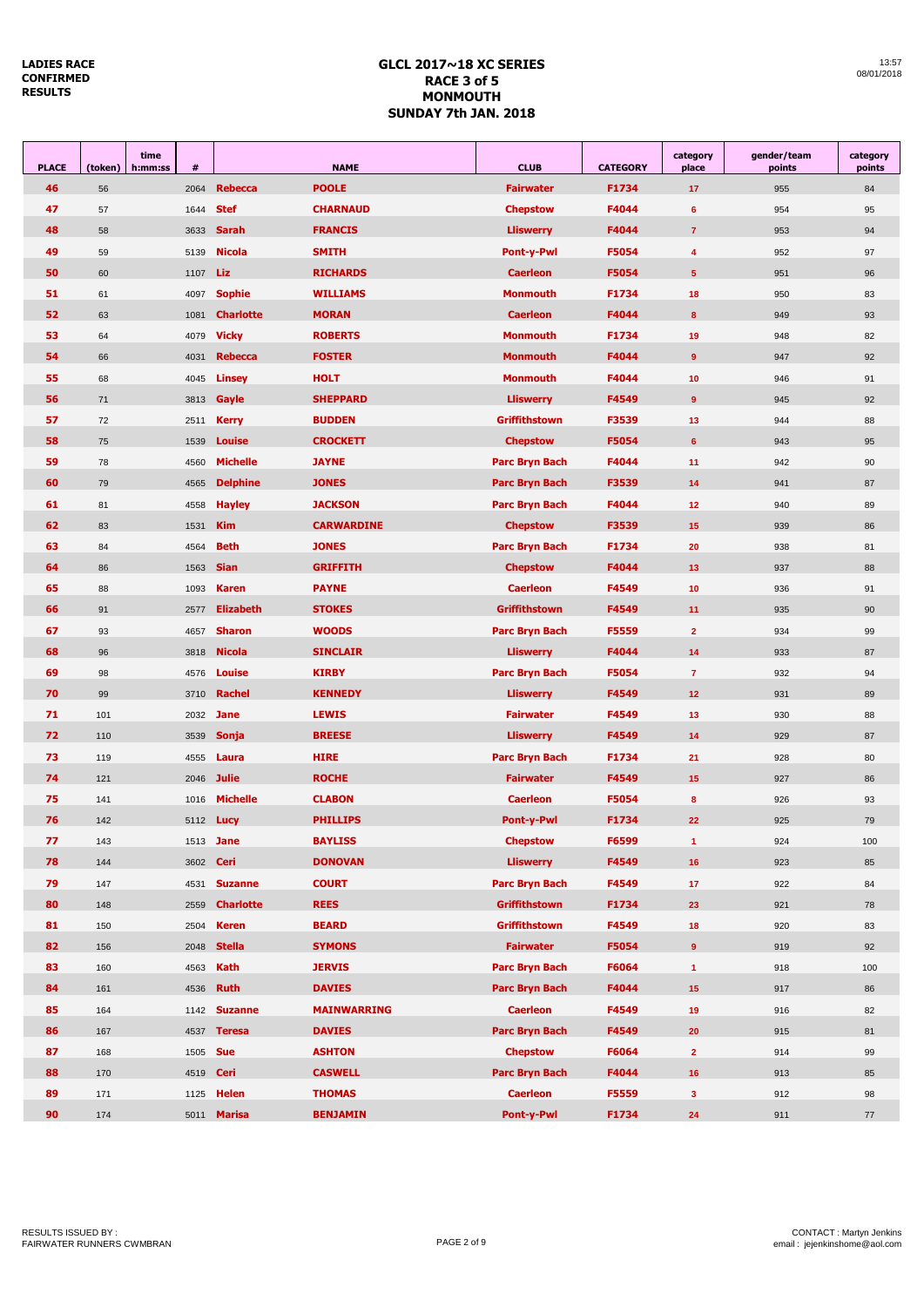| <b>PLACE</b> | (token) | time<br>h:mm:ss | #    |                 | <b>NAME</b>               | <b>CLUB</b>           | <b>CATEGORY</b> | category<br>place | gender/team<br>points | category<br>points |
|--------------|---------|-----------------|------|-----------------|---------------------------|-----------------------|-----------------|-------------------|-----------------------|--------------------|
| 91           | 181     |                 | 2507 | <b>Jenny</b>    | <b>BRADFIELD</b>          | <b>Griffithstown</b>  | F4044           | 17                | 910                   | 84                 |
| 92           | 183     |                 | 5168 | Pam             | <b>WILLIAMS</b>           | Pont-y-Pwl            | F5559           | $\overline{4}$    | 909                   | 97                 |
| 93           | 184     |                 | 2538 | <b>Nikki</b>    | <b>HANCOX</b>             | <b>Griffithstown</b>  | F4549           | 21                | 908                   | 80                 |
| 94           | 186     |                 | 5175 | <b>Sharon</b>   | <b>HERBERT</b>            | Pont-y-Pwl            | F4549           | 22 <sub>2</sub>   | 907                   | 79                 |
| 95           | 187     |                 | 2562 | Wendy           | <b>REES</b>               | <b>Griffithstown</b>  | F5559           | $5\phantom{.0}$   | 906                   | 96                 |
| 96           | 191     |                 | 5091 | <b>Karen</b>    | <b>LLEWELYN</b>           | Pont-y-Pwl            | F5559           | $6\phantom{1}$    | 905                   | 95                 |
| 97           | 194     |                 | 4091 | Carol           | <b>USHER</b>              | <b>Monmouth</b>       | F5559           | $\overline{7}$    | 904                   | 94                 |
| 98           | 195     |                 | 3216 | <b>Sarah</b>    | <b>PONTIN</b>             | <b>Islwyn</b>         | F3539           | 16                | 903                   | 85                 |
| 99           | 197     |                 | 2015 | <b>Helen</b>    | <b>GWILLIAM</b>           | <b>Fairwater</b>      | F5054           | 10                | 902                   | 91                 |
| 100          | 199     |                 | 3629 | Yvonne          | <b>FORSEY</b>             | <b>Lliswerry</b>      | F5559           | 8                 | 901                   | 93                 |
| 101          | 203     |                 | 2544 | <b>Karen</b>    | <b>JAMES</b>              | <b>Griffithstown</b>  | F4044           | 18                | 900                   | 83                 |
| 102          | 217     |                 | 1617 | <b>Jane</b>     | <b>RYMER</b>              | <b>Chepstow</b>       | F5054           | 11                | 899                   | 90                 |
| 103          | 218     |                 | 4589 | <b>Caroline</b> | <b>MATTHEWS</b>           | <b>Parc Bryn Bach</b> | F4549           | 23                | 898                   | 78                 |
| 104          | 219     |                 | 4548 | <b>Susan</b>    | <b>GRAY</b>               | <b>Parc Bryn Bach</b> | F5054           | 12                | 897                   | 89                 |
| 105          | 222     |                 | 4664 | Lydia           | <b>CAWSEY</b>             | <b>Parc Bryn Bach</b> | F1734           | 25                | 896                   | 76                 |
| 106          | 226     |                 | 5174 | <b>Lindsey</b>  | <b>HADLEY</b>             | <b>Pont-y-Pwl</b>     | F1734           | 26                | 895                   | 75                 |
| 107          | 234     |                 | 2531 | Lena            | <b>EVANS</b>              | <b>Griffithstown</b>  | F5054           | 13                | 894                   | 88                 |
| 108          | 235     |                 | 2053 | <b>Suzanne</b>  | <b>WILLIAMS</b>           | <b>Fairwater</b>      | F5054           | 14                | 893                   | 87                 |
| 109          | 236     |                 | 4561 | <b>Maricel</b>  | <b>JENKINS-BELOHORSKA</b> | <b>Parc Bryn Bach</b> | F1734           | 27                | 892                   | 74                 |
| 110          | 237     |                 | 4623 | <b>Samantha</b> | <b>STANDERWICK</b>        | <b>Parc Bryn Bach</b> | F4549           | 24                | 891                   | 77                 |
| 111          | 239     |                 | 1055 | Gwyn            | <b>HOWELLS</b>            | <b>Caerleon</b>       | F6599           | $\overline{2}$    | 890                   | 99                 |
| 112          | 247     |                 | 5176 | <b>Shiree</b>   | <b>JONES</b>              | <b>Pont-y-Pwl</b>     | F1734           | 28                | 889                   | 73                 |
| 113          | 256     |                 | 4663 | Linda           | <b>HOSKINS</b>            | <b>Parc Bryn Bach</b> | F5054           | 15                | 888                   | 86                 |
| 114          | 257     |                 | 4620 | <b>Emily</b>    | <b>SMITH</b>              | <b>Parc Bryn Bach</b> | F1734           | 29                | 887                   | 72                 |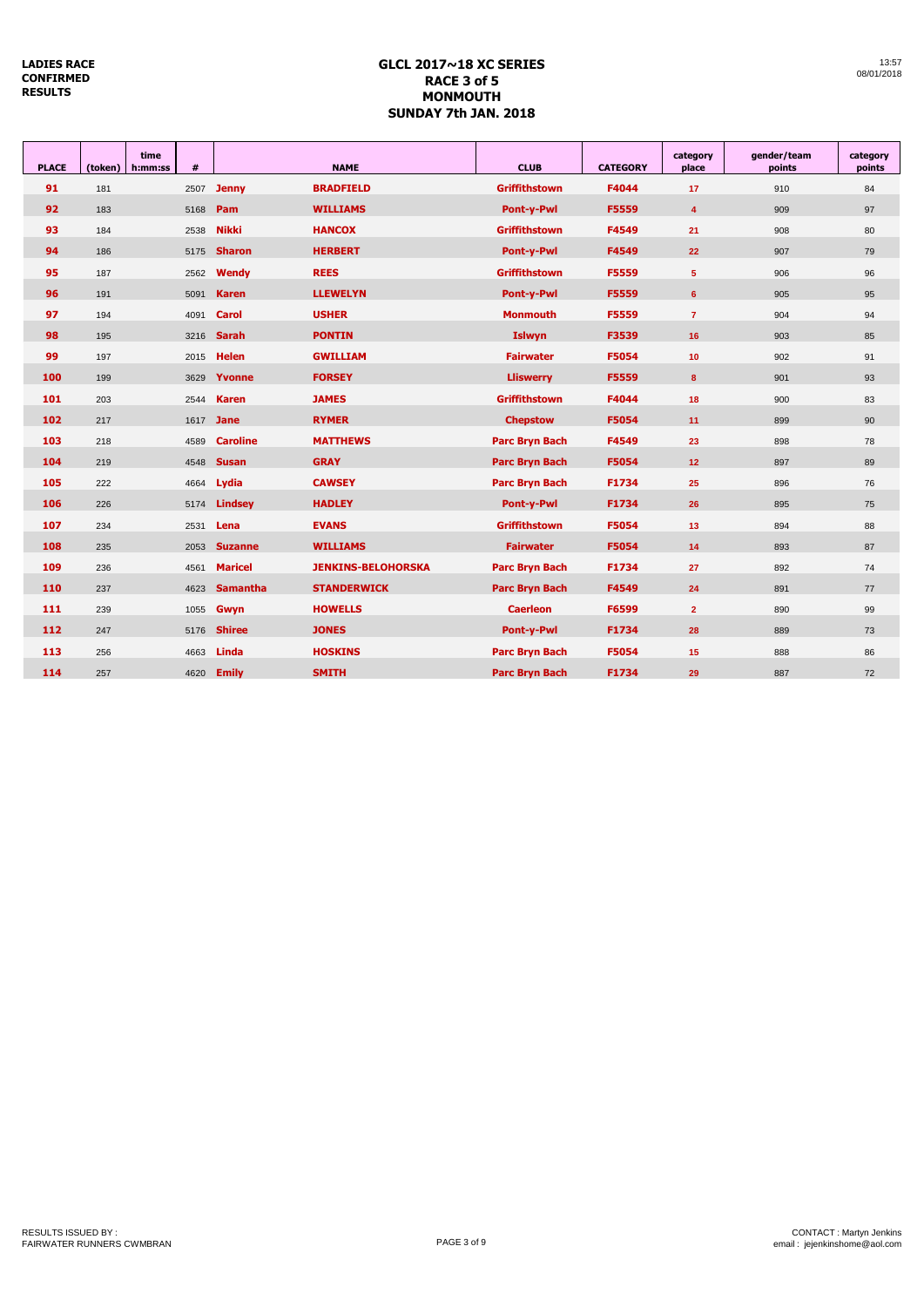| <b>PLACE</b>   |     | time<br>(token) h:mm:ss | #    | <b>NAME</b>     |                   | <b>CLUB</b>                | <b>CATEGORY</b> | category<br>place       | gender/team<br>points | category<br>points |
|----------------|-----|-------------------------|------|-----------------|-------------------|----------------------------|-----------------|-------------------------|-----------------------|--------------------|
| $\mathbf{1}$   | 27  |                         | 2021 | <b>Laurence</b> | <b>HUMPHREYS</b>  | <b>Fairwater</b>           | M1739           | $\mathbf{1}$            | 1000                  | 100                |
| $\overline{2}$ | 32  |                         | 1639 | <b>Martyn</b>   | <b>WINSER</b>     | <b>Chepstow</b>            | M1739           | $\overline{2}$          | 999                   | 99                 |
| 3              | 38  |                         | 1596 | Paul            | <b>MURRIN</b>     | <b>Chepstow</b>            | M4044           | $\mathbf{1}$            | 998                   | 100                |
| 4              | 39  |                         | 4103 | <b>Rich</b>     | <b>FOSTER</b>     | <b>Monmouth</b>            | M1739           | $\overline{\mathbf{3}}$ | 997                   | 98                 |
| 5              | 44  |                         | 2033 | <b>Michael</b>  | <b>LEWIS</b>      | <b>Fairwater</b>           | M1739           | $\overline{\mathbf{4}}$ | 996                   | 97                 |
| 6              | 47  |                         | 4570 | <b>Sam</b>      | <b>JONES</b>      | <b>Parc Bryn Bach</b>      | M1739           | $5\phantom{1}$          | 995                   | 96                 |
| $\overline{z}$ | 49  |                         | 5087 | <b>Andrew</b>   | <b>LEE</b>        | <b>Pont-y-Pwl</b>          | M4549           | $\mathbf{1}$            | 994                   | 100                |
| 8              | 50  |                         | 3820 | <b>Ieuan</b>    | <b>SMITH</b>      | <b>Lliswerry</b>           | M1739           | $6\phantom{1}6$         | 993                   | 95                 |
| 9              | 51  |                         | 3750 | <b>Martin</b>   | <b>NORTON</b>     | <b>Lliswerry</b>           | M1739           | $\overline{7}$          | 992                   | 94                 |
| 10             | 53  |                         | 5088 | <b>Jonathan</b> | <b>LIKE</b>       | <b>Pont-y-Pwl</b>          | M1739           |                         | 991                   | 93                 |
| 11             | 62  |                         | 2546 | Gareth          | <b>JONES</b>      | <b>Griffithstown</b>       | M1739           | 9                       | 990                   | 92                 |
| 12             | 65  |                         | 5162 | Paul            | <b>WHITE</b>      | M4044<br><b>Pont-y-Pwl</b> |                 | $\overline{2}$          | 989                   | 99                 |
| 13             | 67  |                         | 1518 | <b>James</b>    | <b>BLORE</b>      | <b>Chepstow</b>            | M1739           | 10                      | 988                   | 91                 |
| 14             | 69  |                         | 1069 | <b>Rhys</b>     | <b>KNIGHT</b>     | <b>Caerleon</b>            | M1739           | 11                      | 987                   | 90                 |
| 15             | 70  |                         | 4584 | <b>Simon</b>    | <b>LEWIS</b>      | <b>Parc Bryn Bach</b>      | M5054           | $\mathbf{1}$            | 986                   | 100                |
| <b>16</b>      | 73  |                         | 2579 | <b>Shaun</b>    | <b>STYLES</b>     | <b>Griffithstown</b>       | M1739           | 12                      | 985                   | 89                 |
| 17             | 74  |                         | 1605 | <b>Stuart</b>   | <b>PENNY</b>      | <b>Chepstow</b>            | M5559           | $\mathbf{1}$            | 984                   | 100                |
| 18             | 76  |                         | 3099 | Paul            | <b>HAYWARD</b>    | <b>Islwyn</b>              | M1739           | 13                      | 983                   | 88                 |
| 19             | 77  |                         | 1507 | <b>Karie</b>    | <b>ATKINS</b>     | <b>Chepstow</b>            | M4044           | $\mathbf{3}$            | 982                   | 98                 |
| 20             | 80  |                         | 3545 | Paul            | <b>BRUTON</b>     | <b>Lliswerry</b>           | M4044           | $\overline{\mathbf{4}}$ | 981                   | 97                 |
| 21             | 82  |                         | 3534 | Phil            | <b>BOORMAN</b>    | <b>Lliswerry</b>           | M4549           | $\overline{2}$          | 980                   | 99                 |
| 22             | 85  |                         | 2597 | <b>Tom</b>      | <b>STEELE</b>     | <b>Griffithstown</b>       | M1739           | 14                      | 979                   | 87                 |
| 23             | 87  |                         | 5179 | <b>Rhys</b>     | <b>PIPPARD</b>    | <b>Pont-y-Pwl</b>          | M1739           | 15                      | 978                   | 86                 |
| 24             | 89  |                         | 5125 | <b>Iestyn</b>   | <b>RHODES</b>     | <b>Pont-y-Pwl</b>          | M4044           | $5\phantom{1}$          | 977                   | 96                 |
| 25             | 90  |                         | 3760 | <b>James</b>    | <b>PEARCE</b>     | <b>Lliswerry</b>           | M4044           | $6\phantom{1}6$         | 976                   | 95                 |
| 26             | 92  |                         | 1529 | <b>Jonathan</b> | <b>CARTER</b>     | <b>Chepstow</b>            | M4549           | $\mathbf{3}$            | 975                   | 98                 |
| 27             | 94  |                         | 3592 | <b>Rob</b>      | <b>DAVIES</b>     | <b>Lliswerry</b>           | M4549           | 4                       | 974                   | 97                 |
| 28             | 95  |                         | 1141 | <b>Andrew</b>   | <b>WRIGHT</b>     | <b>Caerleon</b>            | M4549           | 5 <sup>5</sup>          | 973                   | 96                 |
| 29             | 97  |                         | 4559 | <b>Samuel</b>   | <b>JACKSON</b>    | <b>Parc Bryn Bach</b>      | M1739           | 16                      | 972                   | 85                 |
| 30             | 100 |                         | 3790 | <b>Daniel</b>   | <b>REILLY</b>     | <b>Lliswerry</b>           | M1739           | 17                      | 971                   | 84                 |
| 31             | 102 |                         | 5029 | <b>Steve</b>    | <b>DAVIES</b>     | <b>Pont-y-Pwl</b>          | M5559           | $\overline{2}$          | 970                   | 99                 |
| 32             | 103 |                         | 1632 | <b>Ross</b>     | <b>WALKER</b>     | <b>Chepstow</b>            | M1739           | 18                      | 969                   | 83                 |
| 33             | 104 |                         | 5080 | <b>James</b>    | <b>KEMP</b>       | <b>Pont-y-Pwl</b>          | M1739           | 19                      | 968                   | 82                 |
| 34             | 105 |                         | 2569 | Paul            | <b>SLADE</b>      | <b>Griffithstown</b>       | M1739           | 20                      | 967                   | 81                 |
| 35             | 106 |                         | 5021 | <b>Craig</b>    | <b>CHEEDY</b>     | <b>Pont-y-Pwl</b>          | M1739           | 21                      | 966                   | 80                 |
| 36             | 107 |                         | 3803 | <b>Jack</b>     | <b>ROWLANDS</b>   | <b>Lliswerry</b>           | M1739           | 22                      | 965                   | 79                 |
| 37             | 108 |                         | 4612 | <b>Richard</b>  | <b>PRICE(JNR)</b> | <b>Parc Bryn Bach</b>      | M1739           | 23                      | 964                   | 78                 |
| 38             | 109 |                         | 1573 | <b>Dickie</b>   | <b>HUDD</b>       | <b>Chepstow</b>            | M4549           | $6\phantom{1}$          | 963                   | 95                 |
| 39             | 111 |                         | 3639 | <b>Simon</b>    | <b>GILL</b>       | <b>Lliswerry</b>           | M1739           | 24                      | 962                   | 77                 |
| 40             | 112 |                         | 2012 | <b>Steve</b>    | <b>DREWITT</b>    | <b>Fairwater</b>           | M1739           | 25                      | 961                   | 76                 |
| 41             | 113 |                         | 5060 | <b>Mark</b>     | <b>HURFORD</b>    | <b>Pont-y-Pwl</b>          | M4044           | $\overline{7}$          | 960                   | 94                 |
| 42             | 114 |                         | 4667 | <b>Calvin</b>   | <b>THOMAS</b>     | <b>Parc Bryn Bach</b>      | M1739           | 26                      | 959                   | 75                 |
| 43             | 115 |                         | 1642 | <b>Mark</b>     | <b>BURBIDGE</b>   | <b>Chepstow</b>            | M1739           | 27                      | 958                   | 74                 |
| 44             | 117 |                         | 4650 | <b>Damian</b>   | <b>WILLIAMS</b>   | <b>Parc Bryn Bach</b>      | M5054           | $\overline{\mathbf{2}}$ | 957                   | 99                 |
| 45             | 118 |                         | 4102 | <b>Julian</b>   | <b>HOWE</b>       | <b>Monmouth</b>            | M4549           | $\overline{7}$          | 956                   | 94                 |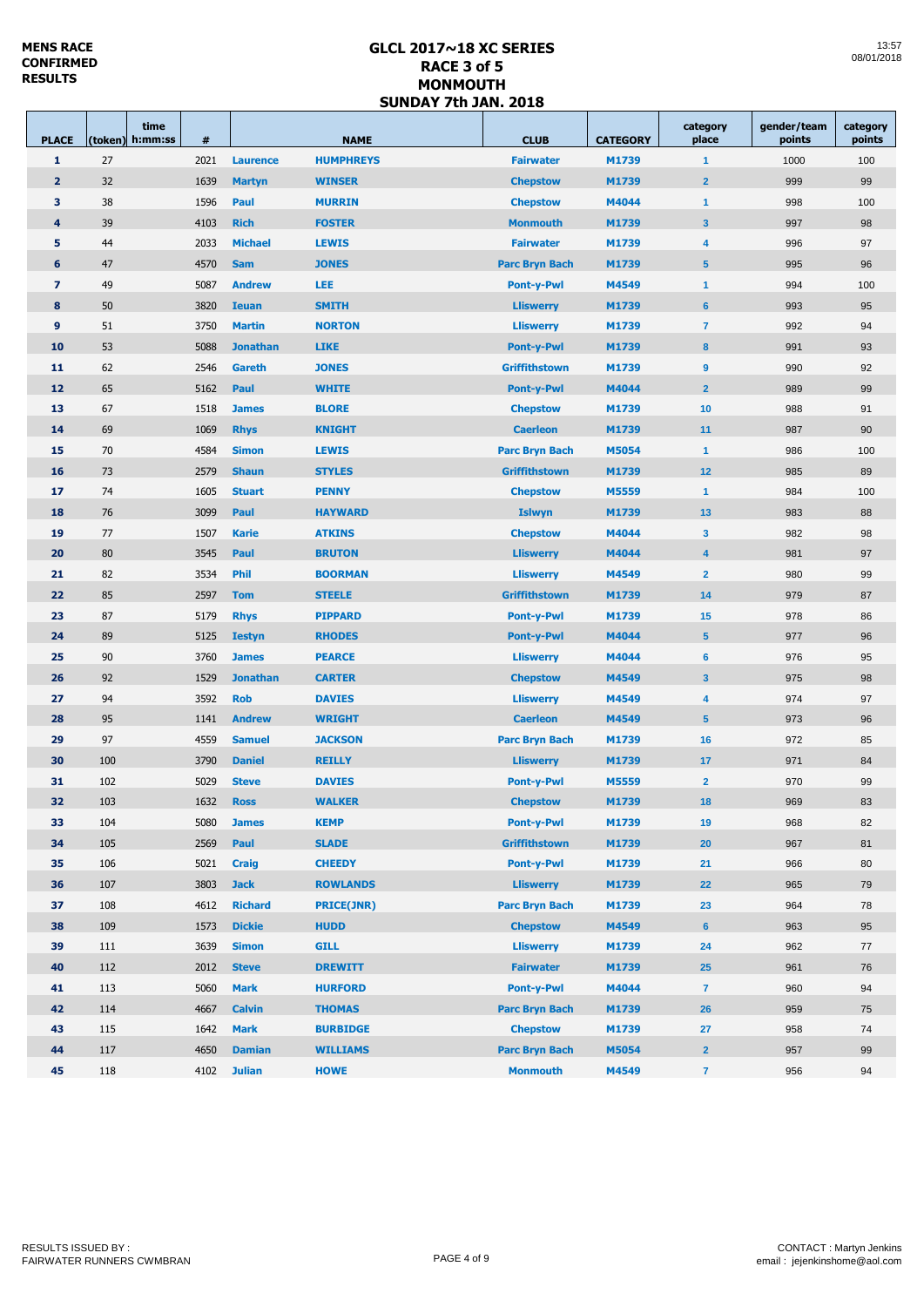| <b>PLACE</b> |     | time<br>(token) h:mm:ss | #    |                | <b>NAME</b>        | <b>CLUB</b>                    | <b>CATEGORY</b> | category<br>place       | gender/team<br>points | category<br>points |
|--------------|-----|-------------------------|------|----------------|--------------------|--------------------------------|-----------------|-------------------------|-----------------------|--------------------|
| 46           | 120 |                         | 4631 | <b>James</b>   | <b>THOMAS</b>      | <b>Parc Bryn Bach</b>          | M1739           | 28                      | 955                   | 73                 |
| 47           | 122 |                         | 5158 | <b>Ricci</b>   | <b>WATTS</b>       | <b>Pont-y-Pwl</b>              | M1739           | 29                      | 954                   | 72                 |
| 48           | 123 |                         | 1636 | <b>David</b>   | <b>WHEELER</b>     | <b>Chepstow</b>                | M1739           | 30                      | 953                   | 71                 |
| 49           | 124 |                         | 3096 | <b>Haydn</b>   | <b>HARTNELL</b>    | <b>Islwyn</b>                  | M5559           | $\mathbf{3}$            | 952                   | 98                 |
| 50           | 125 |                         | 1086 | <b>Matthew</b> | <b>MULCAHY</b>     | <b>Caerleon</b>                | M4549           | 8                       | 951                   | 93                 |
| 51           | 126 |                         | 4026 | <b>Mark</b>    | <b>DUNN</b>        | <b>Monmouth</b><br>M5054       |                 | $\mathbf{3}$            | 950                   | 98                 |
| 52           | 127 |                         | 3591 | <b>Owen</b>    | <b>DAVIES</b>      | <b>Lliswerry</b>               | M1739           | 31                      | 949                   | 70                 |
| 53           | 128 |                         | 4654 | <b>Stephen</b> | <b>WILLIAMS</b>    | <b>Parc Bryn Bach</b><br>M5559 |                 | 4                       | 948                   | 97                 |
| 54           | 129 |                         | 3568 | <b>Mike</b>    | <b>CLEAVER</b>     | M4044<br><b>Lliswerry</b>      |                 | 8                       | 947                   | 93                 |
| 55           | 130 |                         | 4539 | Ian            | <b>DAVIES</b>      | <b>Parc Bryn Bach</b>          | M5054           | $\overline{\mathbf{4}}$ | 946                   | 97                 |
| 56           | 131 |                         | 4516 | <b>Stephen</b> | <b>CARTER</b>      | <b>Parc Bryn Bach</b>          | M4549           | 9                       | 945                   | 92                 |
| 57           | 132 |                         | 3788 | <b>Nick</b>    | <b>REES</b>        | <b>Lliswerry</b>               | M5559           | 5                       | 944                   | 96                 |
| 58           | 133 |                         | 2596 | <b>Mark</b>    | <b>HOBBS</b>       | <b>Griffithstown</b>           | M1739           | 32                      | 943                   | 69                 |
| 59           | 134 |                         | 3290 | <b>Kim</b>     | <b>WEHDEN</b>      | <b>Islwyn</b>                  | M5559           | 6                       | 942                   | 95                 |
| 60           | 135 |                         | 4618 | <b>Richard</b> | <b>SHEEHY</b>      | <b>Parc Bryn Bach</b>          | M1739           | 33                      | 941                   | 68                 |
| 61           | 136 |                         | 4546 | <b>Robert</b>  | <b>GALE</b>        | <b>Parc Bryn Bach</b>          | M1739           | 34                      | 940                   | 67                 |
| 62           | 137 |                         | 3515 | <b>Richard</b> | <b>BASHAM</b>      | <b>Lliswerry</b>               | M4549           | 10                      | 939                   | 91                 |
| 63           | 138 |                         | 2594 | <b>Colin</b>   | <b>WILMOTT</b>     | <b>Griffithstown</b>           | M5559           | $\overline{7}$          | 938                   | 94                 |
| 64           | 139 |                         | 1519 | <b>James</b>   | <b>BOYLE</b>       | <b>Chepstow</b><br>M5054       |                 | $5\phantom{1}$          | 937                   | 96                 |
| 65           | 140 |                         | 1545 | <b>Alan</b>    | <b>DOBBS</b>       | <b>Chepstow</b>                | M4044           | 9                       | 936                   | 92                 |
| 66           | 145 |                         | 4521 | <b>Martin</b>  | <b>CHAMMINGS</b>   | <b>Parc Bryn Bach</b>          | M1739           | 35                      | 935                   | 66                 |
| 67           | 146 |                         | 2036 | <b>Roger</b>   | <b>MILLS</b>       | <b>Fairwater</b>               | M4549           | 11                      | 934                   | 90                 |
| 68           | 149 |                         | 1076 | <b>Howard</b>  | <b>MASON</b>       | <b>Caerleon</b>                | M5054           | $6\phantom{1}$          | 933                   | 95                 |
| 69           | 151 |                         | 4507 | <b>Neil</b>    | <b>BEYNON</b>      | <b>Parc Bryn Bach</b>          | M4549           | 12                      | 932                   | 89                 |
| 70           | 152 |                         | 4591 | <b>Michael</b> | <b>MATTHEWS</b>    | <b>Parc Bryn Bach</b>          | M4549           | 13                      | 931                   | 88                 |
| 71           | 153 |                         | 5082 | <b>Ieuan</b>   | <b>KINGSTON</b>    | <b>Pont-y-Pwl</b>              | M1739           | 36                      | 930                   | 65                 |
| 72           | 154 |                         | 5153 | <b>Dimitri</b> | <b>VORRES</b>      | <b>Pont-y-Pwl</b>              | M5559           | 8                       | 929                   | 93                 |
| 73           | 155 |                         | 2578 | Luke           | <b>STYLES</b>      | <b>Griffithstown</b>           | M1739           | 37                      | 928                   | 64                 |
| 74           | 157 |                         | 1109 | <b>Peter</b>   | <b>RODGER</b>      | <b>Caerleon</b>                | M6064           | $\overline{1}$          | 927                   | 100                |
| 75           | 158 |                         | 4617 | <b>Ethan</b>   | <b>SAYCE</b>       | <b>Parc Bryn Bach</b>          | M1739           | 38                      | 926                   | 63                 |
| 76           | 159 |                         | 2574 | <b>Andrew</b>  | <b>SPENCER</b>     | <b>Griffithstown</b>           | M5054           | $\overline{7}$          | 925                   | 94                 |
| 77           | 162 |                         |      | 5028 Gareth    | <b>DAVIES</b>      | Pont-y-Pwl                     | M1739           | 39                      | 924                   | 62                 |
| 78           | 163 |                         | 4068 | <b>Robert</b>  | <b>NELSON</b>      | <b>Monmouth</b>                | M4549           | 14                      | 923                   | 87                 |
| 79           | 165 |                         | 3680 | <b>Oliver</b>  | <b>HUGHES</b>      | <b>Lliswerry</b>               | M1739           | 40                      | 922                   | 61                 |
| 80           | 166 |                         | 4059 | <b>Jeremy</b>  | <b>MASTERS</b>     | <b>Monmouth</b>                | M4549           | 15                      | 921                   | 86                 |
| 81           | 169 |                         | 5511 | <b>Jon</b>     | <b>HANCOCK</b>     | <b>Usk</b>                     | M6064           | $\overline{2}$          | 920                   | 99                 |
| 82           | 172 |                         | 4568 | <b>Andrew</b>  | <b>JONES</b>       | <b>Parc Bryn Bach</b>          | M4549           | 16                      | 919                   | 85                 |
| 83           | 173 |                         | 4009 | <b>Martin</b>  | <b>BLAKEBROUGH</b> | <b>Monmouth</b>                | M5054           | $\bf8$                  | 918                   | 93                 |
| 84           | 175 |                         | 1560 | <b>Neil</b>    | <b>GRANT</b>       | <b>Chepstow</b>                | M6569           | $\mathbf{1}$            | 917                   | 100                |
| 85           | 176 |                         | 1126 | <b>Peter</b>   | <b>THOMAS</b>      | <b>Caerleon</b>                | M5559           | 9                       | 916                   | 92                 |
| 86           | 178 |                         | 1100 | <b>Jason</b>   | <b>PRITCHARD</b>   | <b>Caerleon</b>                | M4044           | 10                      | 915                   | 91                 |
| 87           | 179 |                         | 5160 | <b>Matthew</b> | <b>WEBB</b>        | Pont-y-Pwl                     | M4044           | 11                      | 914                   | 90                 |
| 88           | 180 |                         | 1590 | <b>Kevin</b>   | <b>MCENTEE</b>     | <b>Chepstow</b>                | M6064           | 3 <sup>2</sup>          | 913                   | 98                 |
| 89           | 182 |                         | 4575 | <b>Darran</b>  | <b>KIPPEST</b>     | <b>Parc Bryn Bach</b>          | M4044           | 12                      | 912                   | 89                 |
| 90           | 185 |                         |      | 5138 Andrew    | <b>SMITH</b>       | Pont-y-Pwl                     | M1739           | 41                      | 911                   | 60                 |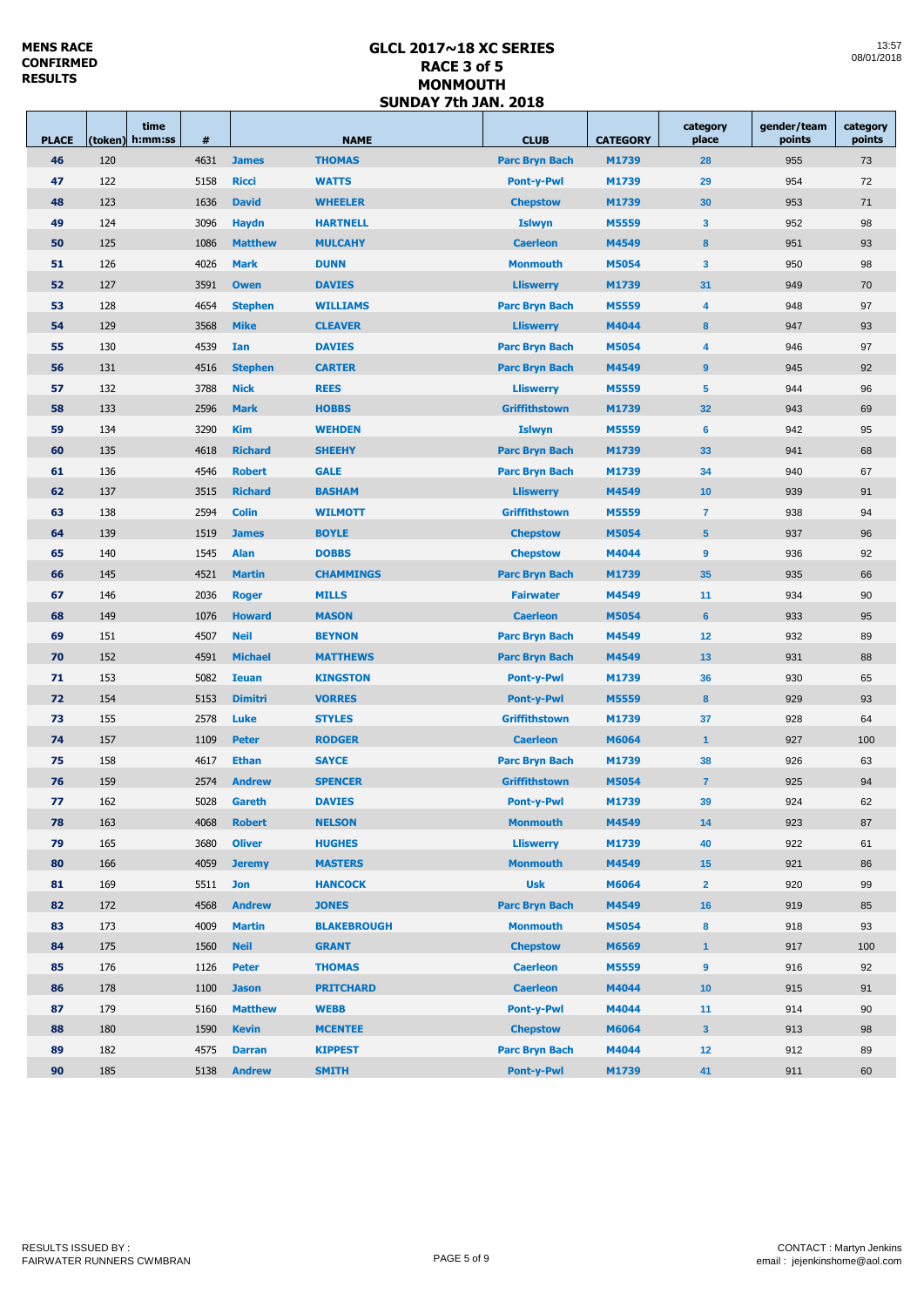| <b>PLACE</b> | time<br>(token) h:mm:ss | #    | <b>NAME</b>          |                  | <b>CLUB</b>           | <b>CATEGORY</b> | category<br>place       | gender/team<br>points | category<br>points |
|--------------|-------------------------|------|----------------------|------------------|-----------------------|-----------------|-------------------------|-----------------------|--------------------|
| 91           | 188                     | 1054 | Gareth               | <b>HOWELLS</b>   | <b>Caerleon</b>       | M1739           | 42                      | 910                   | 59                 |
| 92           | 189                     | 4540 | <b>Owen</b>          | <b>DAVIES</b>    | <b>Parc Bryn Bach</b> | M4044           | 13                      | 909                   | 88                 |
| 93           | 190                     | 3542 | <b>David</b>         | <b>BROWN</b>     | <b>Lliswerry</b>      | M4044           | 14                      | 908                   | 87                 |
| 94           | 192                     | 2564 | <b>Richard</b>       | <b>ROBERTS</b>   | <b>Griffithstown</b>  | M1739           | 43                      | 907                   | 58                 |
| 95           | 193                     | 4012 | <b>Ben</b>           | <b>BURNETT</b>   | <b>Monmouth</b>       | M4044           | 15                      | 906                   | 86                 |
| 96           | 196                     | 3861 | Ian                  | <b>WHATMOUGH</b> | <b>Lliswerry</b>      | M5559           | 10                      | 905                   | 91                 |
| 97           | 198                     | 4622 | <b>David</b>         | <b>SMOUT</b>     | <b>Parc Bryn Bach</b> | M6569           | $\overline{2}$          | 904                   | 99                 |
| 98           | 200                     | 3308 | <b>Craig</b>         | <b>LEHAT</b>     | <b>Islwyn</b>         | M1739           | 44                      | 903                   | 57                 |
| 99           | 201                     | 3658 | Ian                  | <b>HARHHY</b>    | <b>Lliswerry</b>      | M5559           | 11                      | 902                   | 90                 |
| 100          | 202                     | 1549 | <b>Stuart</b>        | <b>DUNCAN</b>    | <b>Chepstow</b>       | M5559           | 12                      | 901                   | 89                 |
| 101          | 204                     | 2545 | <b>Ben</b>           | <b>JENKINS</b>   | <b>Griffithstown</b>  | M1739           | 45                      | 900                   | 56                 |
| 102          | 205                     | 4660 | <b>Nicky</b>         | <b>OSMAN</b>     | <b>Parc Bryn Bach</b> | M4549           | 17                      | 899                   | 84                 |
| 103          | 206                     | 4665 | <b>Andrew</b>        | <b>MEADOWS</b>   | <b>Parc Bryn Bach</b> | M1739           | 46                      | 898                   | 55                 |
| 104          | 207                     | 3057 | <b>Jason</b>         | <b>DIXON</b>     | <b>Islwyn</b>         | M4549           | 18                      | 897                   | 83                 |
| 105          | 208                     | 1511 | <b>Mark</b>          | <b>BATTEN</b>    | <b>Chepstow</b>       | M4549           | 19                      | 896                   | 82                 |
| 106          | 209                     | 3211 | <b>Steven</b>        | <b>PHILLIPS</b>  | <b>Islwyn</b>         | M4044           | 16                      | 895                   | 85                 |
| 107          | 210                     | 2014 | <b>Maixent</b>       | <b>GAILLARD</b>  | <b>Fairwater</b>      | M4044           | 17                      | 894                   | 84                 |
| 108          | 211                     | 3242 | Lee                  | <b>RICHARDS</b>  | <b>Islwyn</b>         | M4549           | 20                      | 893                   | 81                 |
| 109          | 212                     | 1504 | Gerry                | <b>ASHTON</b>    | <b>Chepstow</b>       | M6064           | 4                       | 892                   | 97                 |
| 110          | 213                     | 2025 | <b>Martyn</b>        | <b>JENKINS</b>   | <b>Fairwater</b>      | M5559           | 13                      | 891                   | 88                 |
| 111          | 214                     | 3769 | <b>Mike</b>          | <b>POBJOY</b>    | <b>Lliswerry</b>      | M5054           | 9                       | 890                   | 92                 |
| 112          | 215                     | 4580 | <b>Anthony</b>       | <b>LEWIS</b>     | <b>Parc Bryn Bach</b> | M5054           | 10                      | 889                   | 91                 |
| 113          | 216                     | 4582 | Paul                 | <b>LEWIS</b>     | <b>Parc Bryn Bach</b> | M5054           | 11                      | 888                   | 90                 |
| 114          | 220                     | 5073 | <b>Paul Grainger</b> | <b>JONES</b>     | <b>Pont-y-Pwl</b>     | M4044           | 18                      | 887                   | 83                 |
| 115          | 221                     | 5034 | <b>Andrew</b>        | <b>DICKENS</b>   | <b>Pont-y-Pwl</b>     | M4549           | 21                      | 886                   | 80                 |
| 116          | 223                     | 1133 | <b>Grahame</b>       | <b>VINER</b>     | <b>Caerleon</b>       | M5559           | 14                      | 885                   | 87                 |
| 117          | 224                     | 1138 | <b>Neil</b>          | <b>WILLIAMS</b>  | <b>Caerleon</b>       | M5054           | 12                      | 884                   | 89                 |
| 118          | 225                     | 1001 | Paul                 | <b>ADAMS</b>     | <b>Caerleon</b>       | M4044           | 19                      | 883                   | 82                 |
| 119          | 227                     | 3582 | <b>Chris</b>         | <b>DAVIES</b>    | <b>Lliswerry</b>      | M6064           | $5\phantom{1}$          | 882                   | 96                 |
| 120          | 228                     | 2054 | <b>Aidan</b>         | <b>WILLIAMS</b>  | <b>Fairwater</b>      | M1739           | 47                      | 881                   | 54                 |
| 121          | 229                     | 4621 | <b>Marcus</b>        | <b>SMITH</b>     | <b>Parc Bryn Bach</b> | M4549           | 22                      | 880                   | 79                 |
| 122          | 230                     | 4019 | <b>Jeremy</b>        | <b>CREASEY</b>   | <b>Monmouth</b>       | M5054           | 13                      | 879                   | 88                 |
| 123          | 231                     | 4104 | <b>Keith</b>         | <b>BUCHANAN</b>  | <b>Monmouth</b>       | M5559           | 15                      | 878                   | 86                 |
| 124          | 232                     | 3510 | <b>Howard</b>        | <b>ATTWOOD</b>   | <b>Lliswerry</b>      | M6569           | $\overline{\mathbf{3}}$ | 877                   | 98                 |
| 125          | 233                     | 3620 | <b>Huw</b>           | <b>EVANS</b>     | <b>Lliswerry</b>      | M4549           | 23                      | 876                   | 78                 |
| 126          | 238                     | 4572 | <b>David</b>         | <b>KEMPTON</b>   | <b>Parc Bryn Bach</b> | M5559           | 16                      | 875                   | 85                 |
| 127          | 240                     | 3674 | <b>Andy</b>          | <b>HILLIS</b>    | <b>Lliswerry</b>      | M5054           | 14                      | 874                   | 87                 |
| 128          | 241                     | 2003 | <b>Richard</b>       | <b>BOWIE</b>     | <b>Fairwater</b>      | M5559           | 17                      | 873                   | 84                 |
| 129          | 242                     | 3709 | <b>Jonathan</b>      | <b>KENDALL</b>   | <b>Lliswerry</b>      | M4549           | 24                      | 872                   | 77                 |
| 130          | 243                     | 5004 | <b>Shane</b>         | <b>BAKER</b>     | <b>Pont-y-Pwl</b>     | M1739           | 48                      | 871                   | 53                 |
| 131          | 244                     | 2539 | Paul                 | <b>HANCOX</b>    | <b>Griffithstown</b>  | M5559           | 18                      | 870                   | 83                 |
| 132          | 245                     | 3829 | <b>Jon</b>           | <b>STONES</b>    | <b>Lliswerry</b>      | M4044           | 20                      | 869                   | 81                 |
| 133          | 246                     | 4662 | <b>Alan</b>          | <b>NASH</b>      | <b>Parc Bryn Bach</b> | M6064           | $6\phantom{1}$          | 868                   | 95                 |
| 134          | 248                     | 3687 | <b>Andy</b>          | <b>JAMES</b>     | <b>Lliswerry</b>      | M4549           | 25                      | 867                   | 76                 |
| 135          | 249<br>1067             |      | <b>Tony</b>          | <b>KEAR</b>      | <b>Caerleon</b>       | M5054           | 15                      | 866                   | 86                 |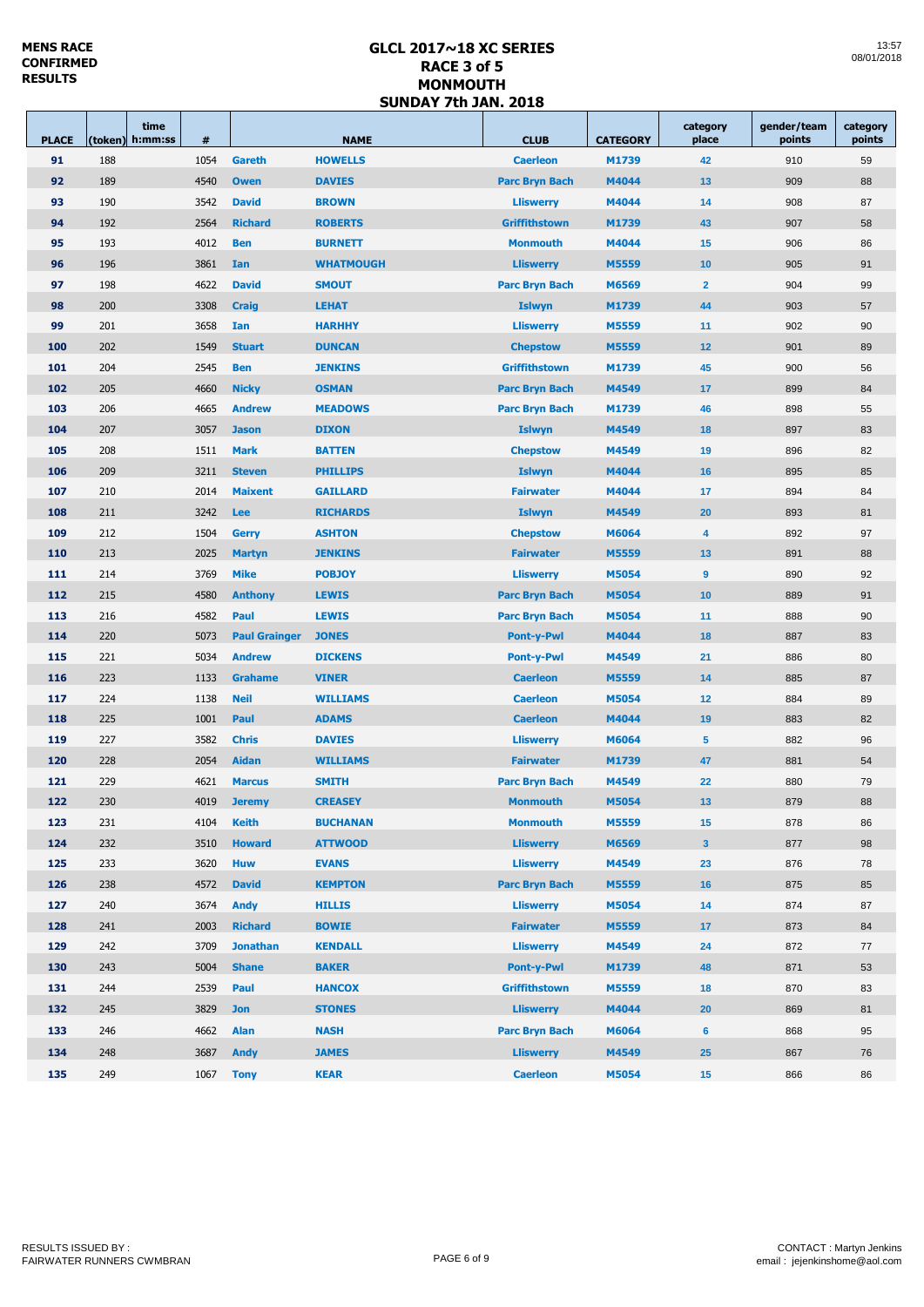| <b>PLACE</b> |     | time<br>(token) h:mm:ss | #    | <b>NAME</b>    |                 | <b>CLUB</b>           | <b>CATEGORY</b> | category<br>place | gender/team<br>points | category<br>points |
|--------------|-----|-------------------------|------|----------------|-----------------|-----------------------|-----------------|-------------------|-----------------------|--------------------|
| 136          | 251 |                         | 4636 | <b>Terry</b>   | <b>VAUGHAN</b>  | <b>Parc Bryn Bach</b> | M4549           | 26                | 865                   | 75                 |
| 137          | 252 |                         | 1643 | <b>Hamish</b>  | <b>HUGHSON</b>  | <b>Chepstow</b>       | M4549           | 27                | 864                   | 74                 |
| 138          | 253 |                         | 1053 | <b>Steve</b>   | <b>HOUGHTON</b> | <b>Caerleon</b>       | M5559           | 19                | 863                   | 82                 |
| 139          | 254 |                         | 1599 | <b>Mark</b>    | <b>NICOL</b>    | <b>Chepstow</b>       | M4549           | 28                | 862                   | 73                 |
| 140          | 255 |                         | 2563 | <b>Peter</b>   | <b>ROBERTS</b>  | <b>Griffithstown</b>  | M6064           |                   | 861                   | 94                 |
| 141          | 258 |                         | 4101 | <b>Rod</b>     | <b>WYATT</b>    | <b>Monmouth</b>       | M4549           | 29                | 860                   | 72                 |
| 142          | 259 |                         | 5018 | <b>Michael</b> | <b>BRUNNOCK</b> | <b>Pont-v-Pwl</b>     | <b>M5054</b>    | 16                | 859                   | 85                 |

|   |     |                 |               | <b>OVER 70 MALE</b> |                 |       |   |     |
|---|-----|-----------------|---------------|---------------------|-----------------|-------|---|-----|
|   | 116 | 4048            | Jonathan      | <b>JENKINS</b>      | <b>Monmouth</b> | M7099 | 0 | 100 |
| 2 | 177 |                 | 1512 Geoffrey | <b>BAYLISS</b>      | <b>Chepstow</b> | M7099 | 0 | 99  |
| з | 250 | 1637 <b>Syd</b> |               | <b>WHEELER</b>      | <b>Chepstow</b> | M7099 | 0 | 98  |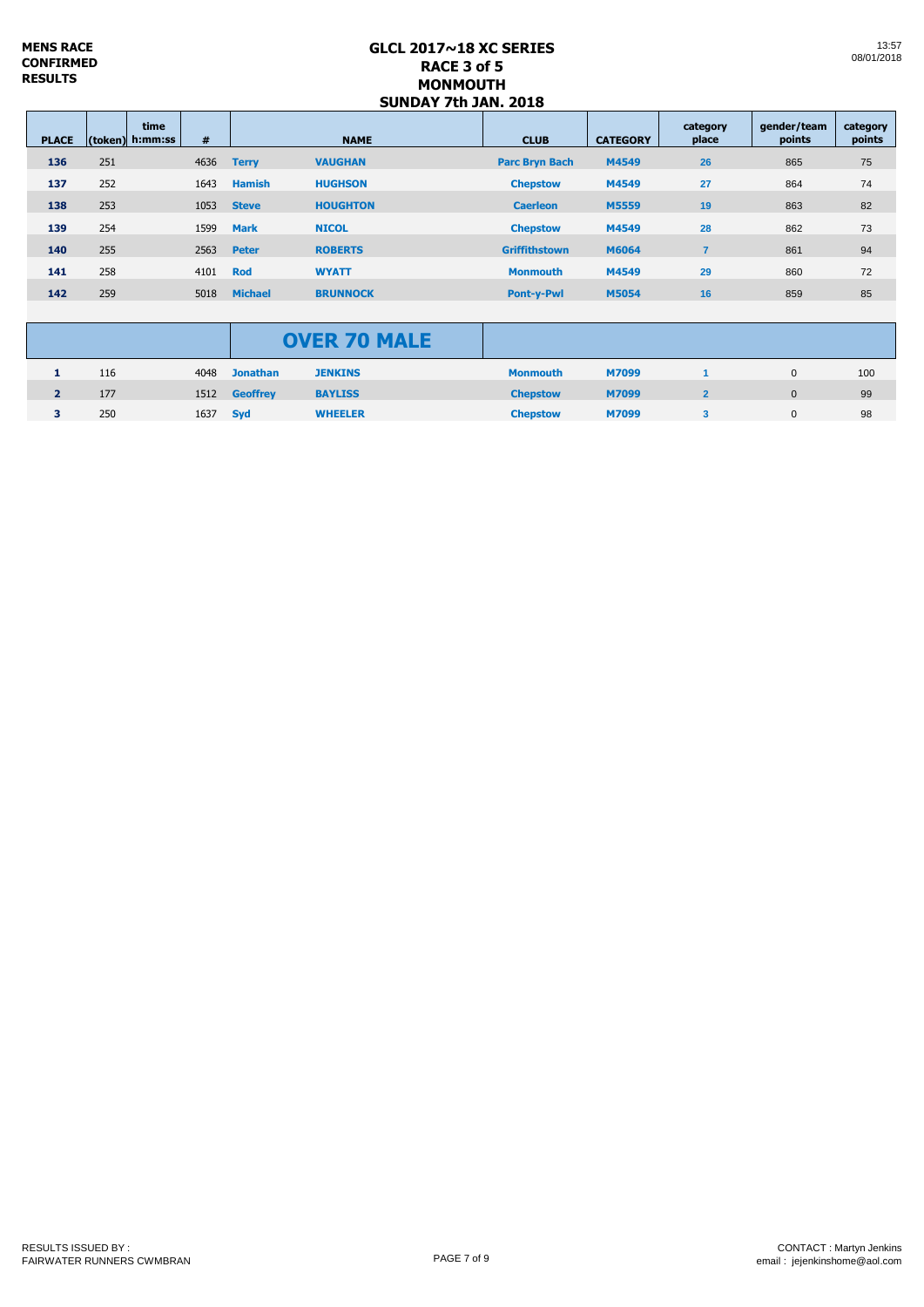08/01/2018 13:57

# **RACE SUMMARY**

|                     |       | NUMBER OF RUNNERS BY CATEGORY |     | NUMBER OF RUNNERS BY CLUB |                      |    |    |
|---------------------|-------|-------------------------------|-----|---------------------------|----------------------|----|----|
| F1734               | 29    | M1739                         | 48  | <b>CLUB</b>               | LADIES   MEN   TOTAL |    |    |
| F3539               | 16    | M4044                         | 20  | <b>CAERLEON</b>           | 9                    | 13 | 22 |
| F4044               | 18    | M4549                         | 29  | <b>CHEPSTOW</b>           | 14                   | 21 | 35 |
| F4549               | 24    | M5054                         | 16  | <b>FAIRWATER</b>          | 9                    | 8  | 17 |
| F5054               | 15    | M5559                         | 19  | <b>GRIFFITHSTOWN</b>      | 9                    | 12 | 21 |
| F5559               | 8     | M6064                         | 7   | <b>ISLWYN</b>             |                      |    | 9  |
| F6064               |       | M6569                         | 3   | <b>LLISWERRY</b>          | 16                   | 25 | 41 |
| F6599               | 2     | M7099                         | 3   | <b>MONMOUTH</b>           | 11                   | 11 | 22 |
|                     |       |                               |     | PARC BRYN BACH            | 30                   | 28 | 58 |
| <b>LADIES TOTAL</b> | 114 I | <b>MENS TOTAL</b>             | 145 | <b>PONTYPOOL</b>          | 14                   | 19 | 33 |
|                     |       |                               |     | <b>TICK</b>               | ∩                    |    |    |

| NUMBER OF RUNNERS BY CLUB |               |     |              |  |  |  |  |  |  |
|---------------------------|---------------|-----|--------------|--|--|--|--|--|--|
| <b>CLUB</b>               | LADIES MEN    |     | <b>TOTAL</b> |  |  |  |  |  |  |
| <b>CAERLEON</b>           | q             | 13  | 22           |  |  |  |  |  |  |
| <b>CHEPSTOW</b>           | 14            | 21  | 35           |  |  |  |  |  |  |
| <b>FAIRWATER</b>          | 9             | 8   | 17           |  |  |  |  |  |  |
| <b>GRIFFITHSTOWN</b>      | 9             | 12  | 21           |  |  |  |  |  |  |
| <b>ISLWYN</b>             | $\mathcal{P}$ | 7   | q            |  |  |  |  |  |  |
| <b>LLISWERRY</b>          | 16            | 25  | 41           |  |  |  |  |  |  |
| <b>MONMOUTH</b>           | 11            | 11  | 22           |  |  |  |  |  |  |
| <b>PARC BRYN BACH</b>     | 30            | 28  | 58           |  |  |  |  |  |  |
| <b>PONTYPOOL</b>          | 14            | 19  | 33           |  |  |  |  |  |  |
| USK                       | O             | 1   | 1            |  |  |  |  |  |  |
|                           |               |     |              |  |  |  |  |  |  |
| TOTAL                     | 114           | 145 | 259          |  |  |  |  |  |  |